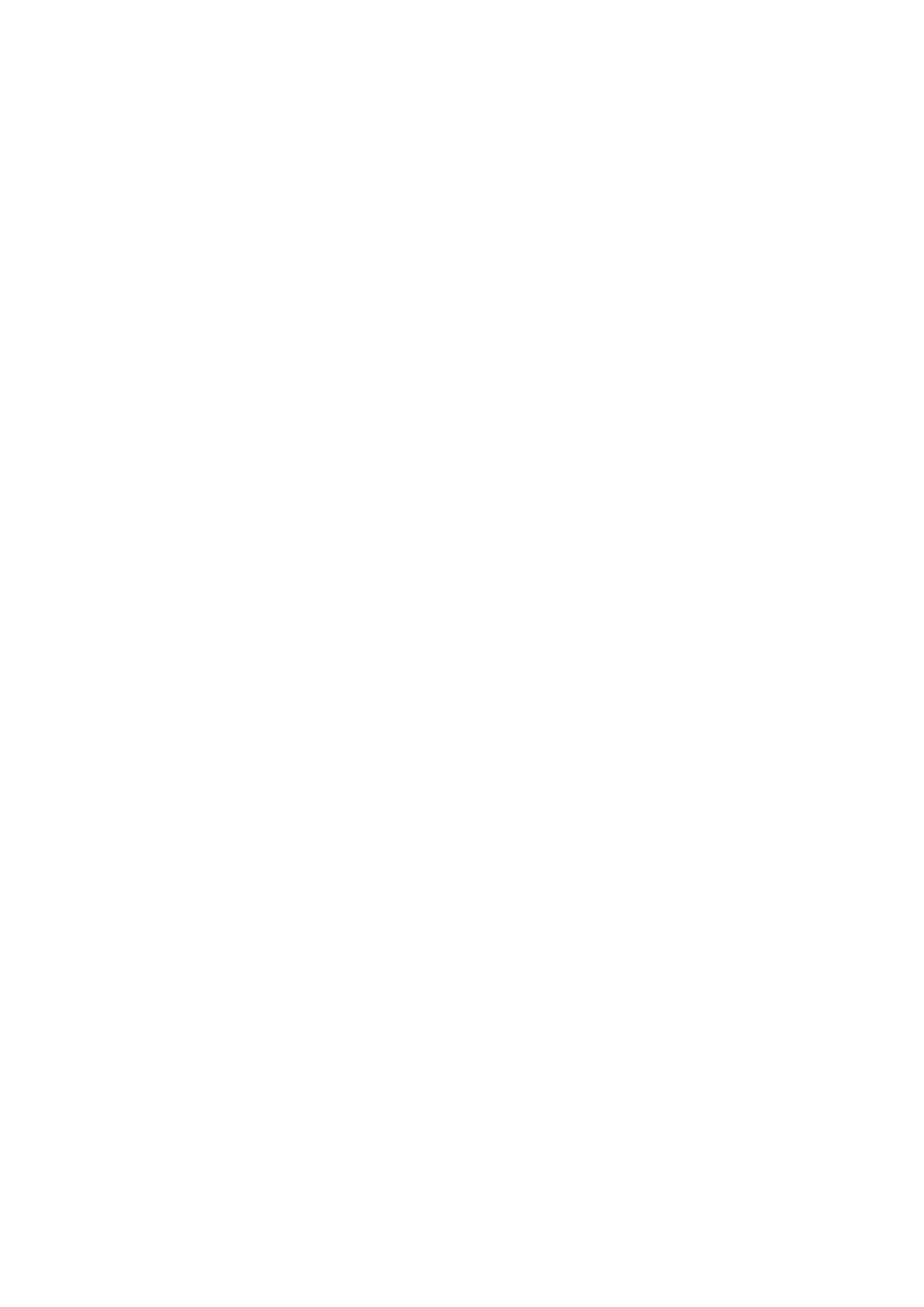

# **ASHBURTON INTERMEDIATE SCHOOL**

Contract for safe and responsible use of ALL devices through the AIS WI-FI network

### **INTRODUCTION**

It is our vision that Ashburton Intermediate students and staff will enhance and enrich the learning opportunities available by being responsible and productive users of information and Communication Technologies (ICT'S) in the school. The overall goal of AIS is to create and maintain a cybersafety culture which is in keeping with the values of the school, and our legislative and professional obligations.

This document represents a partnership of sharing and understanding between the school, its students and their families and each party is subject to the responsibilities outlined in the following documentation. When using any device at school, accessing the network and the internet the responsibilities are there to keep every user as safe as possible.

**\_\_\_\_\_\_\_\_\_\_\_\_\_\_\_\_\_\_\_\_\_\_\_\_\_\_\_\_\_\_\_\_\_\_\_\_\_\_\_\_\_\_\_\_\_\_\_\_\_\_\_\_\_\_\_\_\_**

### **DEFINITIONS**

Important terms used in the document:

*'ICT'* in this document refers to the term 'Information and Communication Technologies' – and any device required for access to ICT

*'AIS'* is Ashburton Intermediate School

*'Cybersafety'* refers to the safe use of the internet and ANY ICT equipment/device used through the school network

*'School ICT'* refers to the schools' computer network, internet access facilities, computers and other school ICT equipment/devices

*'ICT equipment/devices'* used in the document, includes but is not limited to, computers, laptops, tablets, storage devices (such as USB and flash memory devices, CDs, DVDs, iPod, MP3 players), cameras (such as video, digital, webcams), video and audio players/receivers (such as portable CD and DVD players), and any other similar technologies as they come into us.

*'Inappropriate'* in this agreement means material that deals with matters seen by the Principal and staff at AIS to be against the values of AIS or the benefit to teaching and learning

**\_\_\_\_\_\_\_\_\_\_\_\_\_\_\_\_\_\_\_\_\_\_\_\_\_\_\_\_\_\_\_\_\_\_\_\_\_\_\_\_\_\_\_\_\_\_\_\_\_\_\_\_\_\_\_\_\_**

*'Safe Storage'* is locked in a secure place when not in use

There are 4 sections to this document:

- 1. General Cybersafety and network access which covers access to school devices and access to the network and internet.
- 2. Publication of student images and work.
- 3. BYOT (Bring Your Own Technology).
- 4. Signed consents for sections 1, 2 and 3.

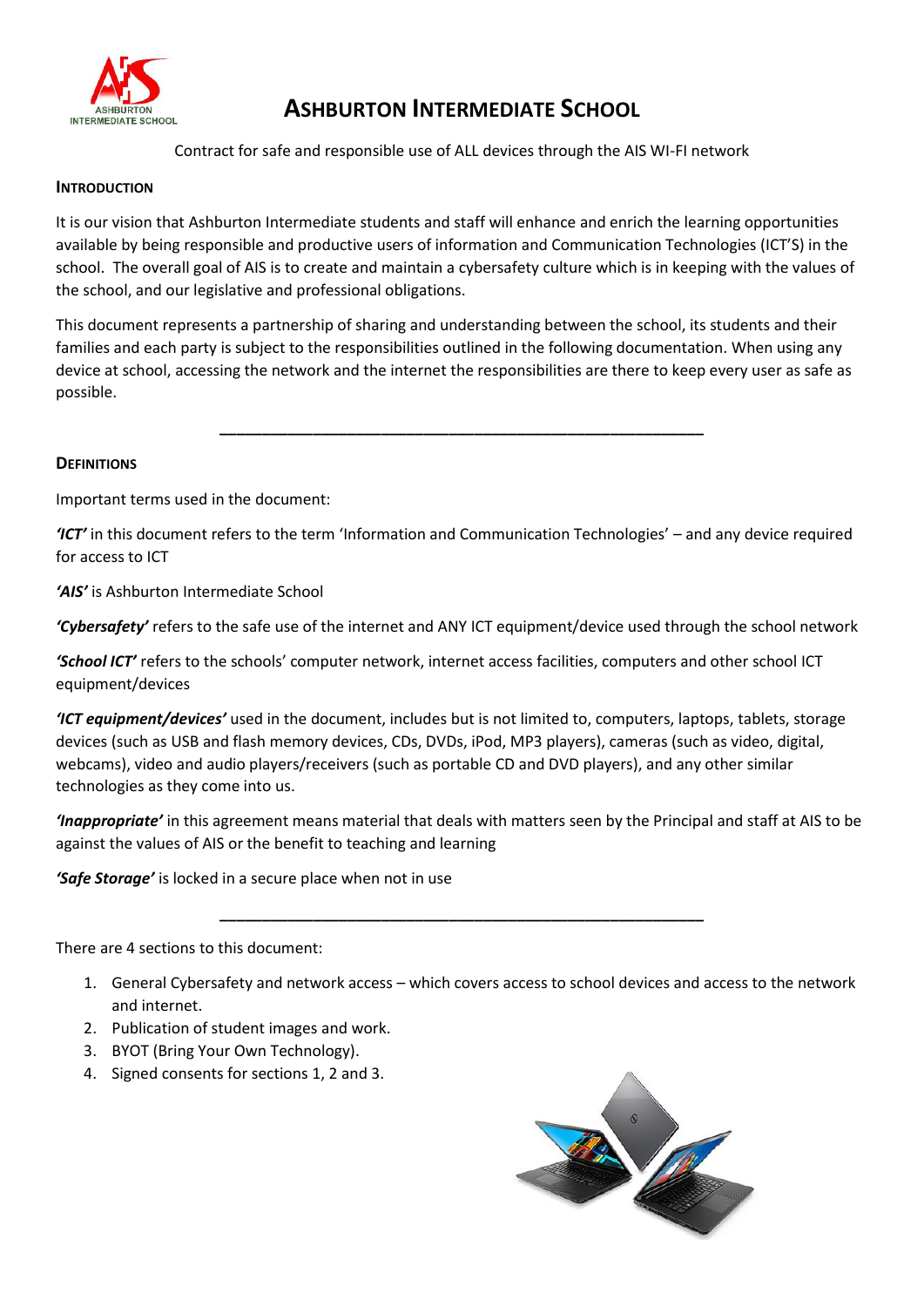# **1: GENERAL CYERSAFETY AND NETWORK ACCESS**

# **Responsibilities of Ashburton Intermediate School (AIS)**

AIS is responsible for:

- Providing a strong, reliable network that is available to the school community for the purposes of teaching and learning, with at least 95% of the school covered with adequate wireless capability.
- Maintaining fast and reliable internet access to its staff and students.
- Providing a safe and consistent internet filtering process that aims to protect all users from misuse as long as the network is used for its intended purposes.
- Developing an integrated learning programme that promotes the safe and appropriate use of electronic devices.
- Maintaining the ability to monitor activity of ANY users of the network, which it will do randomly and periodically.
- Maintaining a number of computers for student and staff use onsite.

AIS maintains the right to:

- Expect every student to meet ALL their responsibilities, as specified in this policy.
- Randomly and periodically monitor activity of all users of the network.
- Inspect, on a student's device their current school work, mindful that the students private content should remain private.
- Discipline a student by suspending the use of any device in class and their use of the school network. On the first occasion this will be for 2 weeks. Further infringements will require individual consideration by the school.
- In cases of serious breaches of this cybersafety document by a student the Principal of AIS maintains the right to permanently suspend a student from using any device and / or inform appropriate external agencies/authorities, including the NZ Police.

An AIS student should:

- Remember that the use of the school's internet is ONLY for education purposes.
- Use cloud-based application such as Google Apps, or other storage options such as Drop Box.
- Use school-approved online learning programmes such as Education Perfect (EP).
- Inform their teacher of any concerns they have about sites accessed or others infringing the cybersafety guidelines.
- Ensure there is a teacher or responsible adult in the room when accessing the internet.
- Keep ALL passwords secure at all times and inform their teacher if they feel one is leaked.
- Respect all ICT equipment and use appropriately.
- Ensure only appropriate information is accessed at all times.
- NOT take photographs/film of any student without teacher AND the student's permission.
- Respect the copyrights on software that prohibit copying.
- Avoid disruption of the running of any computer or network.
- Take care not to scan, display graphics, record or play sounds or type message which could cause offence, or distract others.
- Download my work only to my device, CD or USB drive.
- When recoding information on the internet I will not give anyone on the internet information about myself or anyone else. This includes addresses, phone number, usernames, passwords, photographs and/or credit card information of anyone.
- If I use email I will use in ONLY for school purposes an ensure the content is always appropriate.
- I will immediately inform the teacher if I come across a virus or security problem.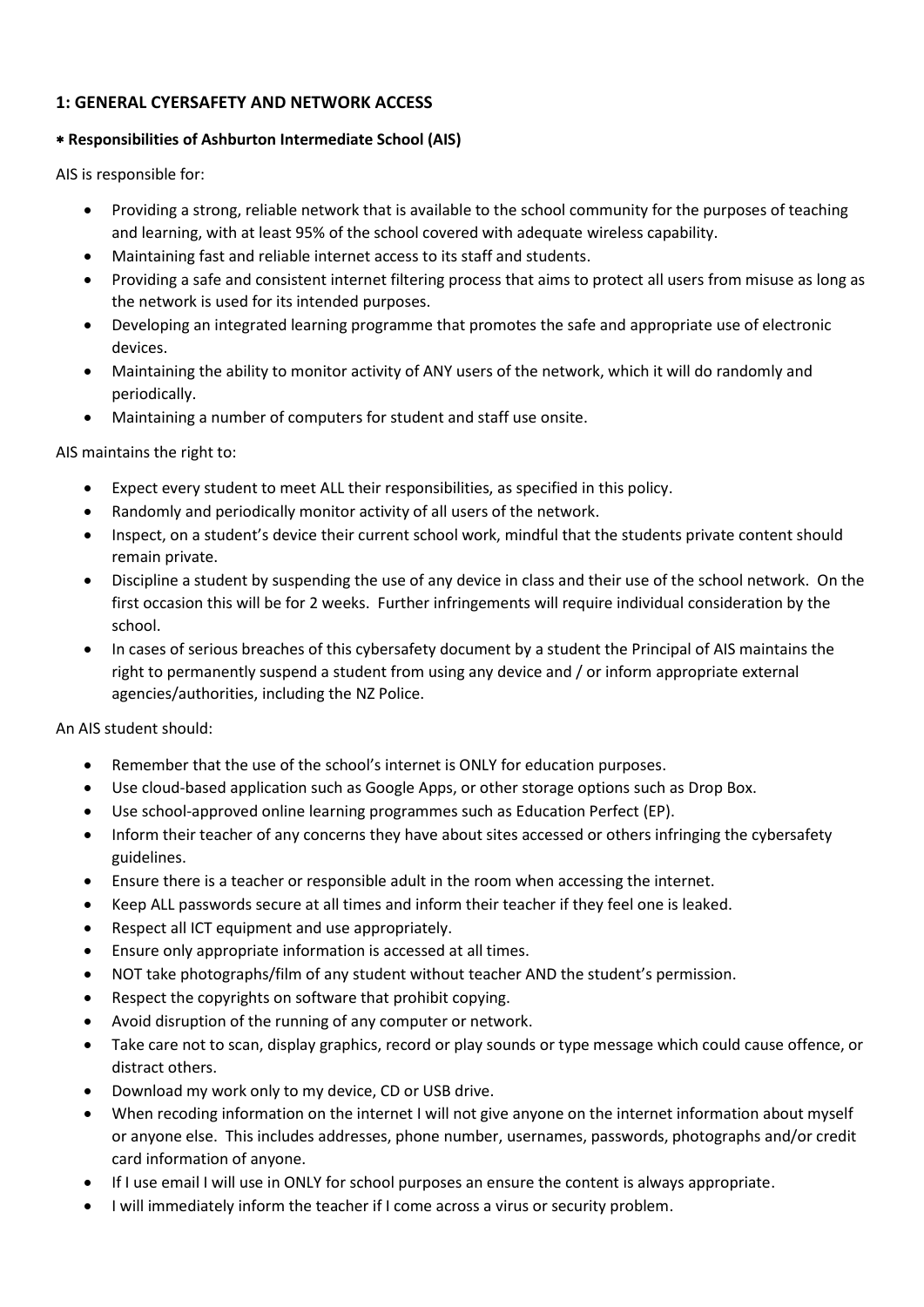AIS teachers will:

- Work within the schools' responsible use policy for staff.
- Ensure that the teaching and learning provided develops the opportunities for the use of devices to enhance teaching and learning.
- Maintain a high standard of behaviour in the class so that all students can use devices and the AIS network safely and to the best advantage educationally.
- Restrict the use of any device in their class when an alternative learning strategy is being used.
- Require students to produce hand written work.
- Request the removal of a student's access to the AIS network because the student has failed to meet the responsibilities specified in this policy.

## **Responsibilities of the parent/caregiver of an AIS student**

The parent/caregiver is responsible for:

- Accepting the contents of this document and supporting the school in endeavouring to achieve the vision of responsible use of all ICT's.
- Discussing the contents and intent of the policy with tier child regularly.
- Supporting the school in trying to keep every user safe on the AIS network.

Then parent/caregiver has the right to:

- Expect that AIS will provide a strong, reliable and safe computer network that is open to all members of the school community for the purposes of teaching and learning.
- Expect that AIS continues to develop current, relevant integrated classroom programmes that makes best use of devices and available technology as a toll to enhance teaching and learning.
- Expect their child to willingly show any work on any device that they are currently working on (school or personal)

## **2: PUBLICATION OF STUDENT IMAGES AND WORK – AIS PROCEDURE DETAILS**

There are three main reasons the school publishes students material online:

- 1 To educate the student in accordance with the NZ Curriculum, including the role and use of technology in society;
- 2 To encourage the student to be part of and participate in the school community and
- 3 To promote the school in the wider community

The school will publish the material only on its own website, Facebook page, newsletter, prospectus and NZ based websites endorsed by the Ministry of Education. The school acknowledges that is cannot control who accesses the website on which students images or material is published or the copying, by visitors to these websites, of images of the student and their work. The school will identify students on the websites only by their first name and year at school. Students surnames, home addresses and telephone number will not be available on the websites (any exceptions will have the written permission of the student and parent)

The school will not publish material online that may defame anyone, be objectionable from a human rights point of view, be obscene, or infringe the copyright of third parties. All the student material published online will be subject to an editing process, which will include the correction of spelling and grammatical errors.

All parents/caregivers must sign the school's Parent Permission for Online Publication of Students image and Work form. The school has a designated privacy officer, the Principal, who is available to answer any enquiries from parents or students about the operation of the school's policy for the online publication of student images and work.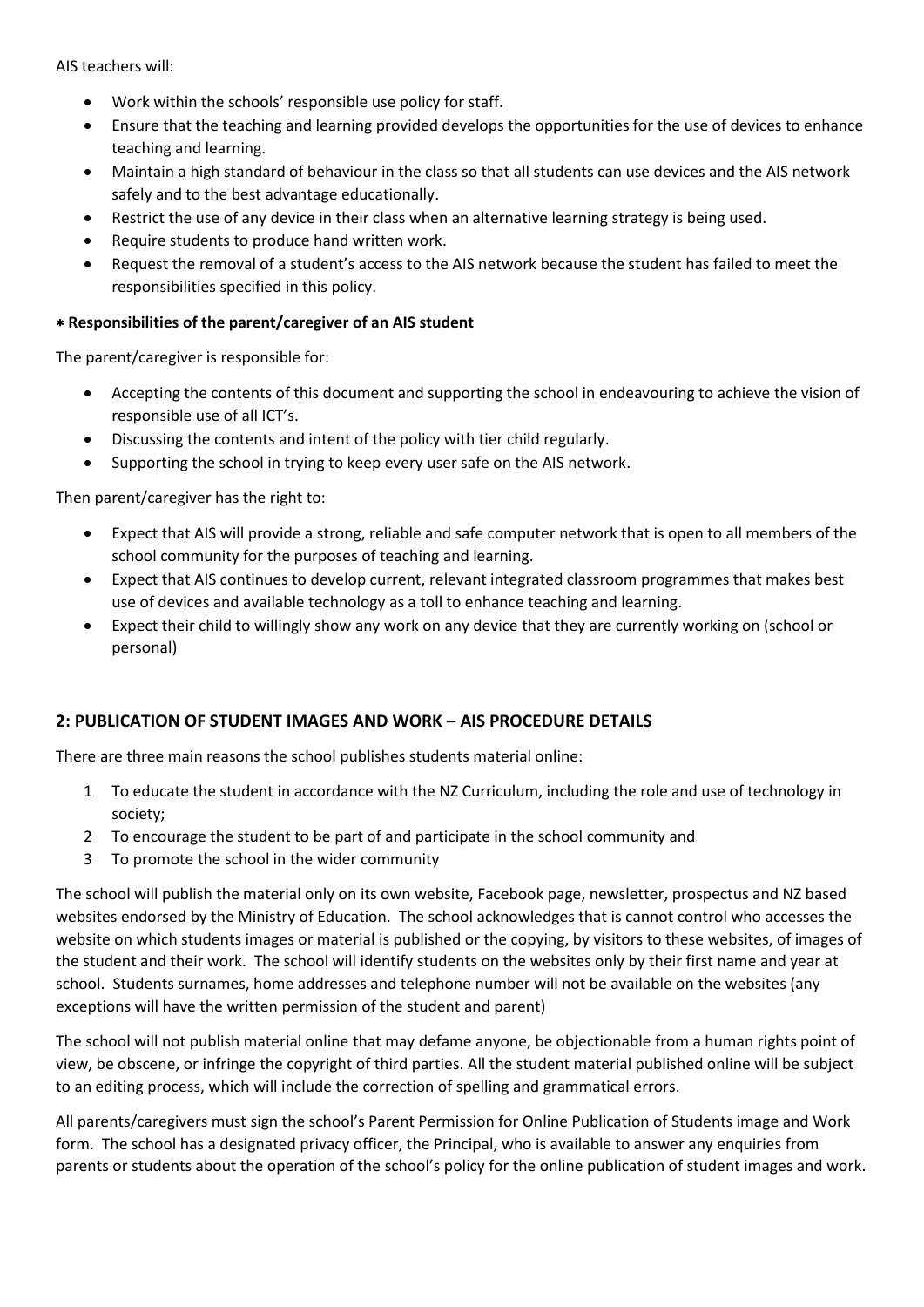# **3: BYOT (BRING YOUR OWN TECHNOLOGY)**

AIS will:

- Provide lockable storage in each classroom for student devices when not in use and for ALL interval and lunchtimes.
- Allow a student to use their device for learning during the school day providing they follow the responsible use guidelines within this document.
- Discipline a student by prohibiting a student from brining a device to school, suspending the use of any device in class and their use of the school network. On the first occasion this will be for 2 weeks. Further infringements will require individual consideration by the school.
- In cases of serious breaches of the cybersafety document by a student the Principal maintains the right to permanently suspend a student from using any device and / or inform appropriate external agencies/authorities, including the NZ Police.

The Responsibilities of AIS students:

- With a signed agreement a student has the right to bring one FULLY CHARGED mobile, internet capable device to school everyday (NOT a mobile phone).
- Ensure their device is CLEARLY named.
- Lock the device in the safe storage area when not in use, at interval and at lunchtime.
- Remember their device is their responsibility and ensure they do not allow others to use it without them being present and giving specific permission.
- Adhere at all times to the responsible use policy.
- Use the device brought to school ONLY for the purposes of learning, as directed by the teachers. No Games etc are to be played through the school network UNLESS the teacher has given specific permission. Downloading from the internet should only be done at the request of the teacher.
- Ensure their device is fully charged for use at AIS No facilities for charging will be available at school.
- Take the device home everyday.
- Inform my teacher if I need to change the device I am bringing to school.
- Accept that if I fail to follow these responsibilities I will lose the access to the school network.

Responsibilities of the parent/caregiver of an AIS student:

- Endeavouring to provide their child with a functioning device.
- Remaining aware of what the student is doing with their device.
- Ensuring the student understands the value of the device and respects it.
- Insuring the device this may be available at time of purchase or through home contents (see Security and Insurance below).
- Notifying the school of any suspected misuse of the device in school time or on the school network.
- Recording and storing the details including the serial number of the device.

Security and Insurance:

- The device is the property of the family and as such it is up to you to take due care of it given its expense.
- The school will take no responsibility for loss or damage beyond a normal investigation into an incident involving student discipline.
- The school is NOT insured for your device so insurance is the responsibility of parents and students (see responsibility of parents/caregiver above).